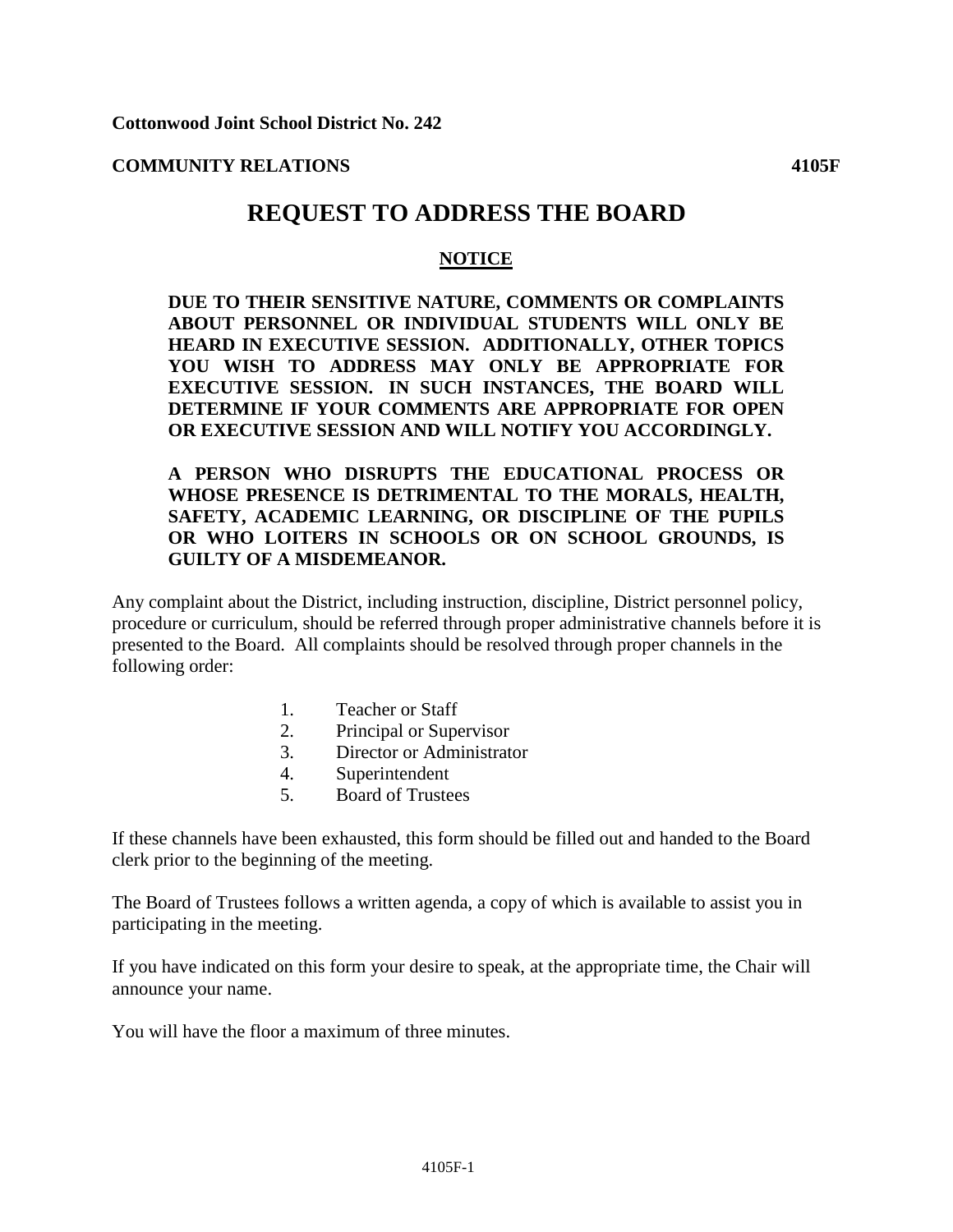The Board of Trustees encourages input from the public. If you want the Board to receive more information than time permits, please reduce your concerns to written form and send them to the Board Clerk. Written comments must include name, address, and telephone number.

All individuals appearing before the Board are expected to follow these guidelines:

- 1. Address the Board only at the appropriate time as indicated on the agenda and when recognized by the Board Chair.
- 2. Identify oneself and be brief. Comments shall be limited to three minutes. In unusual circumstances, and when an individual has made a request in advance to speak for a longer period of time, the individual may be allowed to speak for more than three minutes.
- 3. The Board Chair may shorten or lengthen an individual's opportunity to speak. The Chair may also deny an individual the opportunity if the individual has previously addressed the Board on the same subject within the past two months.
- 4. The Board Chair shall have the authority to determine procedural matters regarding public participation not otherwise defined in Board policy.

| <b>Request to Address the Board</b>        |  |  |
|--------------------------------------------|--|--|
|                                            |  |  |
|                                            |  |  |
| <b>Subject Matter Desiring to Address:</b> |  |  |
|                                            |  |  |
|                                            |  |  |
|                                            |  |  |
|                                            |  |  |
|                                            |  |  |

Check if any of the below identified subject matters are matters you wish to address in your presentation to the Board:

- The hiring of a public school employee.
- \_\_\_\_ The qualifications of any individual employee/prospective employee.
- \_\_\_\_ The evaluation or performance of any individual employed by the District.
- \_\_\_\_ A complaint or concern about any individual employed by the District.
- \_\_\_\_ A complaint or concern about any student enrolled at the District.